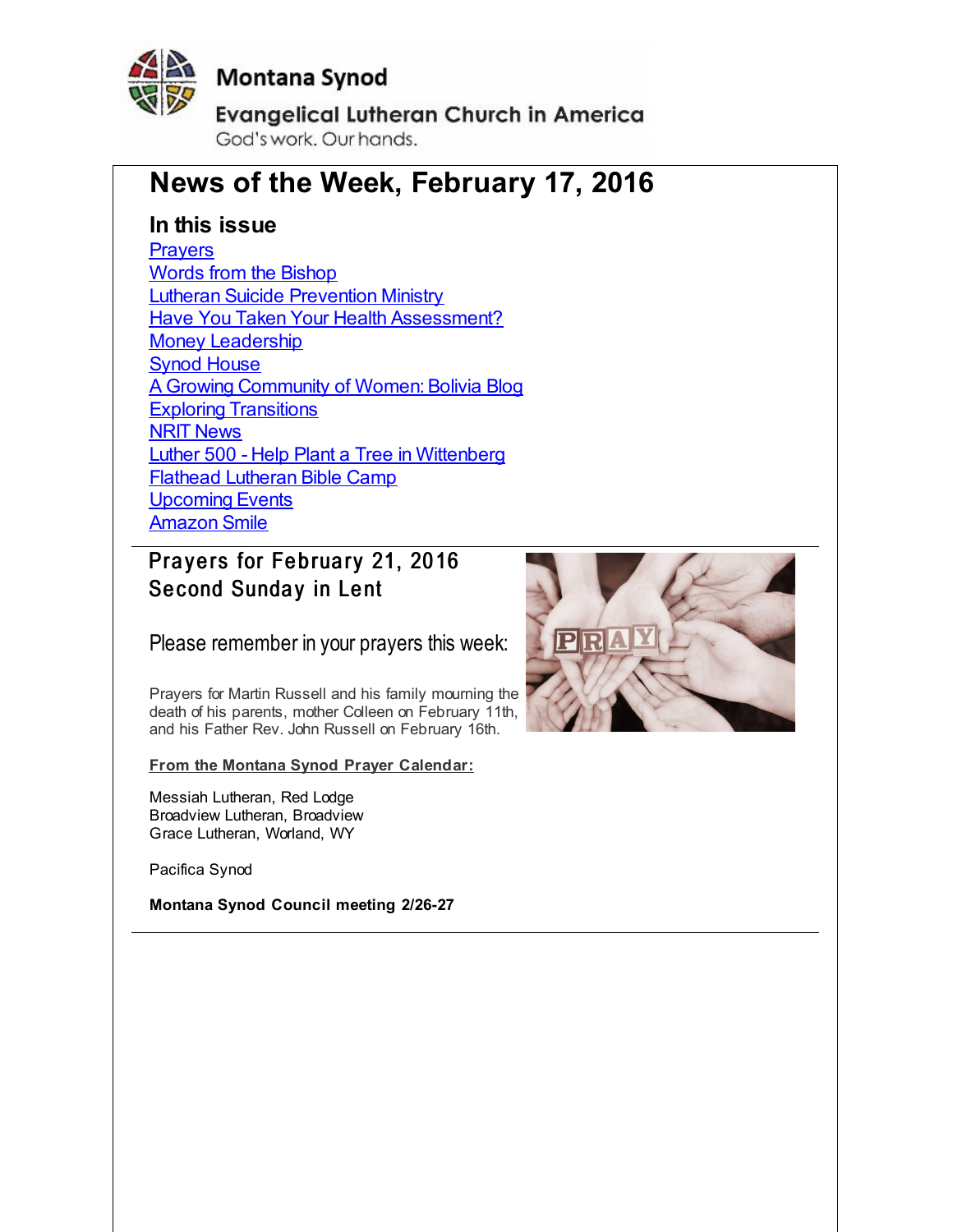#### **Words From the Bishop - "Deepen faith and witness-Forgiveness"**

"Forgive us our sins, as we forgive those who sin against us." When the disciples asked Jesus to teach them to pray, he also taught them to forgive. Forgiveness is an essential faith practice. And, like so many of the faith practices, it is not a one-way street. We must learn over and over to ask for forgiveness, to grant forgiveness, and to receive forgiveness.

One of extraordinary outcomes of the shootings at the Mother Emanuel AME Church in Charleston, South Carolina in June was that the families of the victims all came forward and stated



that they forgave the shooter. They forgave the young man who violated their sacred space, who took advantage of their hospitality, and murdered their loved ones, including their pastor. They forgave him publicly. And America was dumbfounded. Because such forgiveness is not part of our "we're #1," "winning is everything," "don't get mad, get even!" culture.

We saw it a decade earlier when a man went into an Amish school in Pennsylvania and shot a number of girls. The families of those beloved children said, no, they would not seek the death penalty. Instead they forgave the man. And America was shocked.

Forgiveness is counter-cultural. And while Christians are not the only ones who preach and practice forgiveness as a central part of who we are, forgiveness is integral to our faith. After all, we are the people who follow the crucified Christ, who near the moment of his death asked for forgiveness for his tormentors. "Father, forgive them, for they know not what they do." In worship we regularly ask for God's forgiveness. And we receive the assurance of the forgiveness with the absolution given by the pastor. And just as Jesus taught us to love God with all our being, and neighbor as ourself, getting into right relationship with God requires getting into right relationship with our neighbor. And that means asking for, receiving, and granting forgiveness.

I suspect that each of us is better at one of the three aspects of forgiveness. I know people who are great at saying "Sorry," but not so great at hearing it from others. I know people who believe fervently that God forgives all kind of others, but are so sure if they, really, are part of it. Forgiveness is all three-asking, receiving and granting. It is all part of the same faith practice that connects us more closely with God.

Forgiveness does not mean there are no consequences. A convicted murderer still has to be accountable for his or her actions. And saying you are sorry for something you have done does not mean that the problem will go away. It is simply the start of right relationship. Not everybody is in the same place as those Amish families in Pennsylvania, those AME families in South Carolina. We cannot force people to forgive us. We can only ask.

Even time we bring our Apology to the Tribes to another tribal council, we have to be prepared that they will not accept our Apology, that they will say it is too little, too late. Or worse. Each time we have been relieved and deeply touched at how seriously the tribal council took our Apology,, how respectful they were to us and our need to seek forgiveness.

I was in college at the height of the "Love Story" fever. You could get key chains, posters and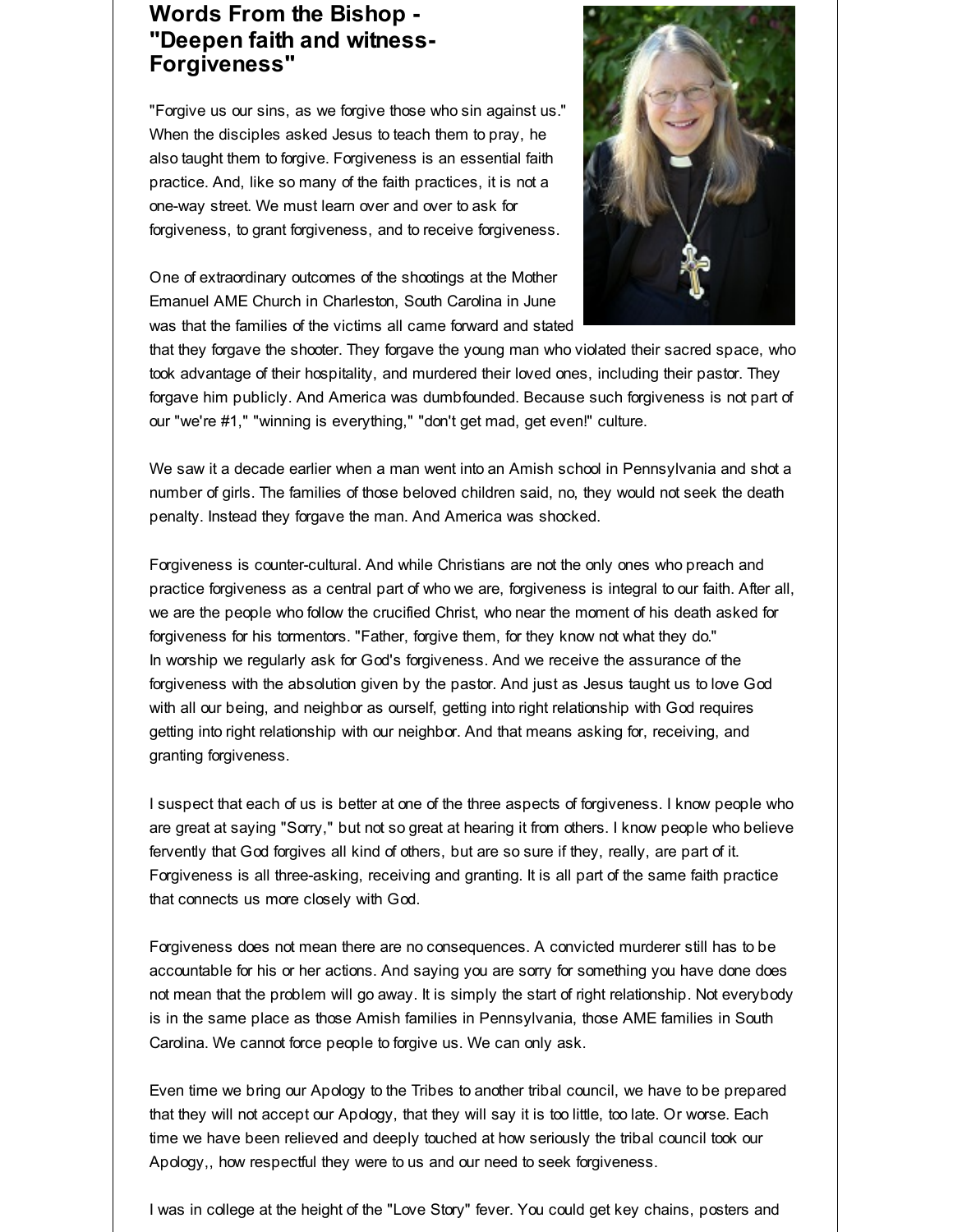other paraphernalia with the movie's most memorable quote, "Love means never having to say you're sorry." The author happened to be a junior professor on campus in the Classics Department. One day in a class on Tragedy, a senior professor took a break from Aeschylus and Dostoyevsky and Melville and burst out, "Young Eric has just got it all wrong! Of course you have to say you're sorry!" He was right, of course.

"Forgive us our sins, as we forgive those who sin against us."

Jessica Crist, Bishop

A reminder: Please send in your Rostered Leader reports to the Bishop ASAP. We have had a great response so far, so keep them coming!

#### **School Grant Opportunity**

Across Montana there are **teachers** and other **school staff** that are spending **their own money** to feed their **hungry students**. While that is commendable, Montana No Kid Hungry offers an alternative solution, offering grants to make breakfast more accessible to students thereby increasing student engagement. Join the 100+ Montana schools that are addressing childhood hunger through breakfast!

To learn more about our alternative breakfast models, such as Breakfast in the Classroom visit: [http://mt.nokidhungry.org/school-breakfast-program](http://r20.rs6.net/tn.jsp?f=001xiyv3cjkjVRVfJN2KryEbW98gU73cD1LQcUWVlyBHPCdb8i7fNW7YsMS4XUYJItLFy0RXhIfr7i-Y4yQIFEeNtOg1oNdPhGs6ViHKSzBzs7NSPJw_Hpo9Kfxkv1_URn4JL97Y80F-EP0LjkZuGlMvTQLRPL-St3UnKfFDXc3OgtC6EffdE0hu_u3FDJzKvfxLnn8F24-NhLFk8RcpfgYQQ==&c=&ch=)



Thank you to everyone who participated in the Montana Synod Snow Day! Lutheran Suicide Prevention Ministry: Guns a nd Suic ide De a ths

More than 60 percent of people in this country who die from guns die by suicide.

In recent years, as the gun homicide rate has flattened out, the gun suicide rate appears to be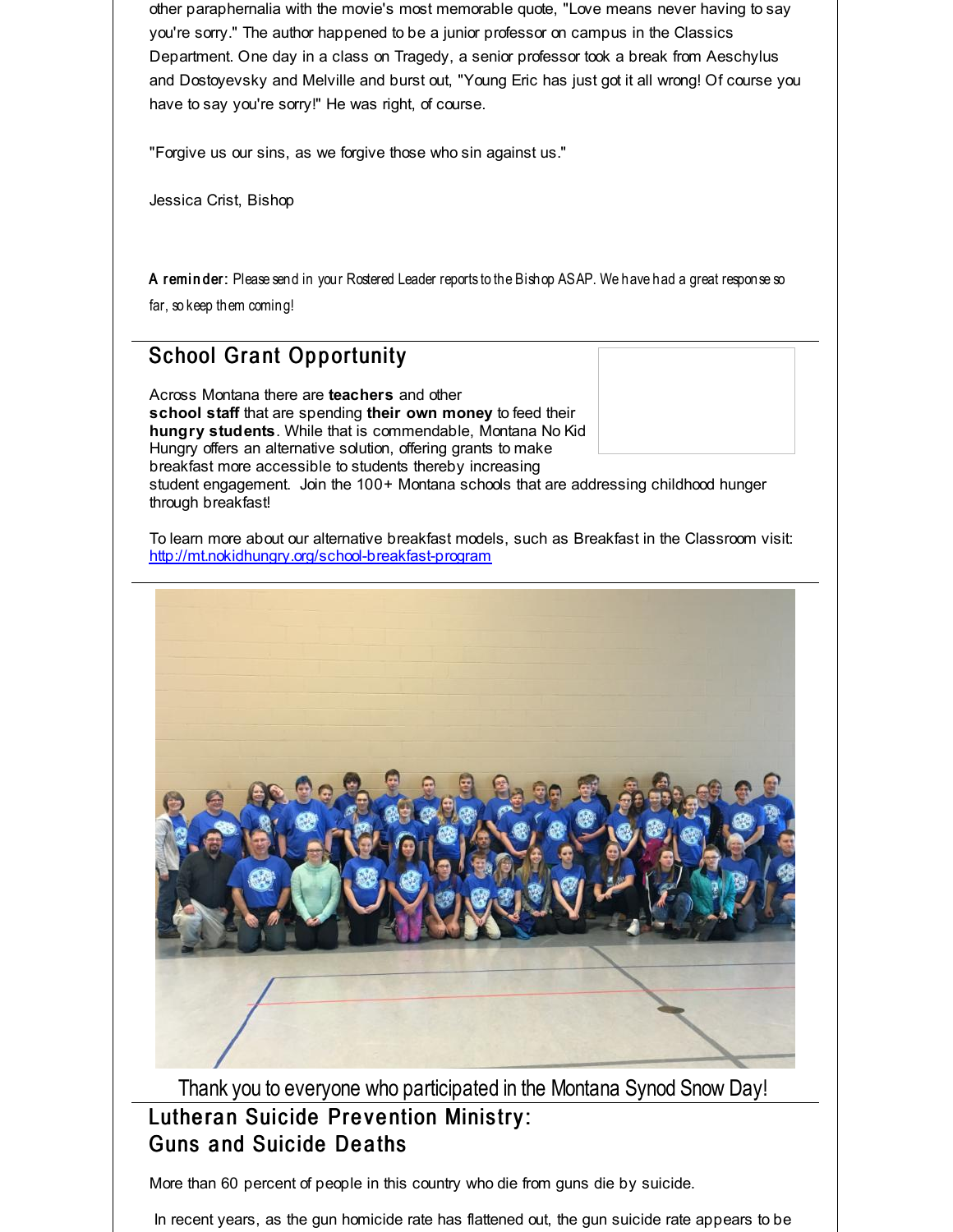increasing back up slightly. More Americans Die in Gun Measures meant to prevent gun homicides might have an effect on Suicides Than Gun gun suicides, particularly those designed to identify and help **Homicides** people with mental health needs. Gun deaths in the U.S. per 100,000 people Mental illness is a clear risk [factor](http://r20.rs6.net/tn.jsp?f=001xiyv3cjkjVRVfJN2KryEbW98gU73cD1LQcUWVlyBHPCdb8i7fNW7YsMS4XUYJItL7DPRvn5ETTILDn0iPNxjT1nAeCjMOt8Oe3zIGe1a_Hyl4PDmOrFgS0snmlgZiJBrKVyd9i3c18RyLK6BR-XfeLDet2tuyMApPTssNaVzJZ8xCscAKzs5yIsd5KyHhCnYaXc9rg-LFut1Gjyi-7JqM5--xZecSvQp4r4LJGFnMHnOxbyDs_a0ahGFobsrI1zBfLzR81QfUq3ij82fDvXPi0xKMjToiHuvLoQF8CjrkhrQCbAvAx4YQgKc5fBlK-BN&c=&ch=) for suicide. 15 To learn more click [here.](http://r20.rs6.net/tn.jsp?f=001xiyv3cjkjVRVfJN2KryEbW98gU73cD1LQcUWVlyBHPCdb8i7fNW7YsMS4XUYJItLerIw1GRMKpi_WoRU9dynnTZRppwOryW5h55080chTbLnlsAC7V7YA8T6JkUclr7uaFXT9lyoIUl_lsoY28utd5w14d5XGPyBc0oZLSw_bt-2fXFhY3FmI88JSlXVJPcV&c=&ch=) Total 10 Suicide Homicide 1990 2000 2013 Death rates are age-adjusted. Some categories of gun deaths, such as those from accidents, are not shown.

#### Have You Taken Your Health Assessment?

The start of a new year reminds Portico health plan members and spouses to take their health assessments by logging into their My [Portico](http://r20.rs6.net/tn.jsp?f=001xiyv3cjkjVRVfJN2KryEbW98gU73cD1LQcUWVlyBHPCdb8i7fNW7YuTlSySOgkT5cnfXF0sT-K-gMFpoW512WT4_MIWxHTuFQfcmQ4EkB_k34V0N6FkyVxLfCXP2j5T0q83wc9xpR9DrB7pNVlJ3Qb4OVCCOhOmRadgh3pV4zPxxK6zUa-0lVQVCJuiw-R53hJmotO06ygayDLn469ntqAAfTbaG-HYP&c=&ch=) a

Source: Centers for Disease Control and Prevention

ccounts. Completion of the assessment earns you \$150 in wellness dollars, with the opportunity to earn \$250 more in follow up activities. Taking the assessment also helps the synod reach its 65% participation goal, saving your congregation 1% in health contributions. Take yours [today!](http://r20.rs6.net/tn.jsp?f=001xiyv3cjkjVRVfJN2KryEbW98gU73cD1LQcUWVlyBHPCdb8i7fNW7YuTlSySOgkT5cnfXF0sT-K-gMFpoW512WT4_MIWxHTuFQfcmQ4EkB_k34V0N6FkyVxLfCXP2j5T0q83wc9xpR9DrB7pNVlJ3Qb4OVCCOhOmRadgh3pV4zPxxK6zUa-0lVQVCJuiw-R53hJmotO06ygayDLn469ntqAAfTbaG-HYP&c=&ch=)

# Money Leadership: Your Life with Money

Money - how do we view and use it in our lives? What is the relationship between money and our Christian faith? Do we feel comfortable in our dealings with money, or does the topic make us nervous?

**Money Leadership: Your Life with Money -** is a sixweek SELECT online learning course that will help us examine the attitudes and behaviors we have about money as Christians - and to become more comfortable and confident in thinking about and discussing this. Pastor George Karres, Director for Evangelical Mission of the Montana Synod, will be the facilitator.

Who should take this course? Pastors, as stewardship leaders in their congregations, will especially benefit from

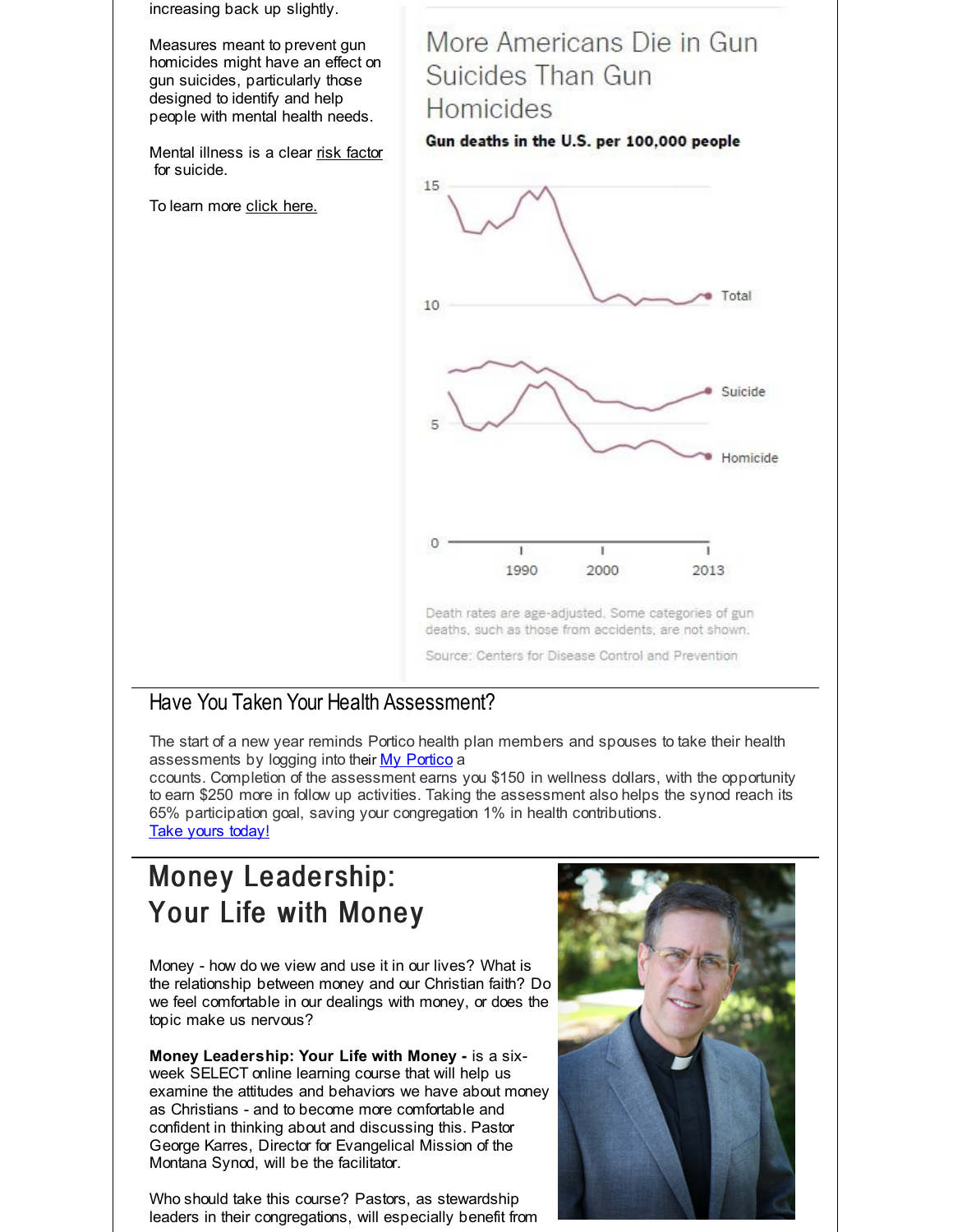this - but LPAs, congregation treasurers, stewardship committee members, or anyone who would like to grow in their understanding of how Christians are called to view and use money in their lives are also encouraged to participate as well!

The course will be from April 10 - May 21, 2016 (with a pre-course Orientation online or phone meeting on April 7). The registration cost is \$175, but a \$100 rebate will be given to participants upon completion of the course - making the total cost only \$75. Rostered leaders will also receive 18 continuing education credit hours from NRIT. Registration is limited to 12 persons.

For further information, click [HERE](http://r20.rs6.net/tn.jsp?f=001xiyv3cjkjVRVfJN2KryEbW98gU73cD1LQcUWVlyBHPCdb8i7fNW7YuTlSySOgkT5WwjImLL56dsLr0XhsFJuslD__wXCPHLZYpA-SzB8RXj7s4_5iOOPhMAs3wlQZytnCkJkQdHaTpmgG1wGO900m7I__ZPhmMUAyrRtgv86PeZ_VE-yNoa47kb3Jb7-9IeymQurl7sSt-4N_UI2ccdguWfnh53RDx-bNA1KWANIXaQROEP6ksUjN1cBpN3yQ70mUE59X-ApPCo=&c=&ch=) or contact George Karres at 406-453-1461 or by email at [gkarres@montanasynod.org](mailto:gkarres@montanasynod.org).

#### Synod House

February this year has an extra day - and that happens to be a Monday. For most of us, it is a work day. Consider contributing your income from that ONE day to the Synod House Campaign as a thank offering for the goodness that comes new to us every day.

What better way for us to approach those benchmarks of the Montana Synod as we faithfully serve God and our neighbor. To God be the glory.



## revious news and notes:

### A Growing Community of Women



En tanto que somos una comunidad de mujeres creadas a imagen de Dios, llamadas a convertirnos en discípulas de Jesucristo, y fortalecidas por el Espíritu Santo, nos comprometemos a crecer en la fe, afirmar nuestros dones, apoyarnos las unas a las otras en nuestras respectivas vocaciones, involucrarnos en el ejercicio del ministerio y la acción, y promover la sanación y la integridad en la iglesia, la sociedad y el mundo.

#### *As a Community of Women*

Created in the image of God

Called to discipleship in Jesus Christ,and empowered by the Holy Spirit

#### *We Commit Ourselves to*

- Grow in faith
- Affirm our gifts

Support one another in our callings, engage in ministry and action,and

promote healing and wholeness

in the church, the society, and the world.

My community of women increased on the visit to Bolivia. This was an experience of a lifetime in many ways: the opportunity to meet with and share experiences with women from one of our companion synods and the opportunity to share this experience with new friends from Montana.

This visit was unique only in that the delegation was comprised of all women. This was at the request of Pastore Presidente Emilio. Our itinerary and agenda were set to maximize meeting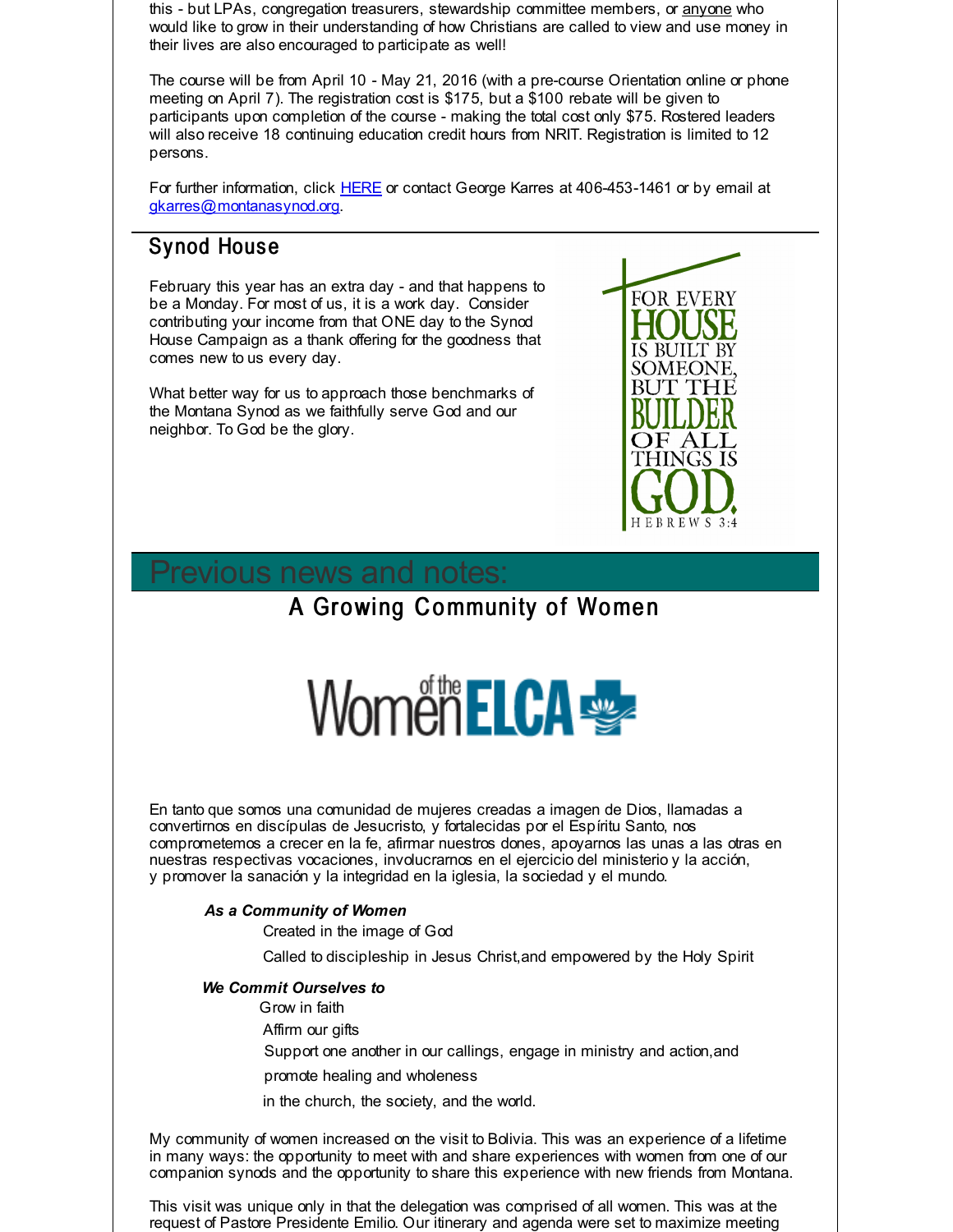with women. We met with women in many different settings: worship, crafts, school and afterschool programs and at a retreat attended by women from all over the country of Bolivia.

To read more, dick [here.](http://r20.rs6.net/tn.jsp?f=001xiyv3cjkjVRVfJN2KryEbW98gU73cD1LQcUWVlyBHPCdb8i7fNW7YmBJf0YPeVX4qodJ97abqU4iPnbD9XRzsIMbzrkiO7sMawIo0LkjS-Wq7joRawe_0OgCd-gzYZbnfzt-mgYOqI8ycJDGAmVUlMe_KldJY7n2GyxBf7L6dPaCtE5VmEbmC93Yrq24a7hRjiP0L9Vix4w=&c=&ch=)

## **Comprehensive Ministry Review**

How is your congregation doing? Is it thriving and are its members filled with a sense of enthusiasm for doing God's work? Or is it just "going through the motions" as things seem to stay the same or decline?

Perhaps your congregation could benefit from a "Check-up" called a **Comprehensive Ministry Review**. This is a process offered by the Montana Synod that examines a congregation's health and ministry from a number of different perspectives - such as its pastor; lay leaders; looking at and listening to the community where it is located and serves; its facilities; history and trends, etc.

This process - led by a "Synod Review Team" consisting of the Director for Evangelical Mission and other MT Synod leaders - can help a congregation to gain new insights and also a renewed understanding of its purpose and mission for the context where it is located.

To learn more about the **Comprehensive Ministry Review** process and discern whether this might perhaps be for your congregation, contact Pastor George Karres - Director for Evangelical Mission - at 406-453-1461 or by email at *[gkarres@montanasynod.org](mailto:gkarres@montanasynod.org)*.

Roster [Transitions](http://r20.rs6.net/tn.jsp?f=001xiyv3cjkjVRVfJN2KryEbW98gU73cD1LQcUWVlyBHPCdb8i7fNW7YuTlSySOgkT59hjIpWgGeNWFmiT1imATza4F3-XHq26TDUmXicZCr6v-3tZlglyJcbdTiPggh78ywK7_IOOKcLuVxlvT8d5pOoSoU22OhBvIMBLnMf-KE5mPhrr3o_l7Tx1lkvsEhRARgvfy-pN33-k=&c=&ch=) are posted here on the website

Exploring Transitions: Life's Detours and Roadblocks April 25-27



*Led by Tammy Devine & Tom Morgan, with*

*worship/music by Michael Larson*

Detour ahead. Road closed. Throughout life's journey, we encounter unexpected turns in direction: Illness, loss of loved ones, change of work and opportunity. A loss of direction is

disorienting. Together, we will explore this time of transition.

This is part of the *Transitions Series*: for those who are either nearing or currently living in

their *3rd Chapter of Life*. It is one of a 4-parts series of retreats to explore personal life callings,

passions, meaning, and purpose. Each workshop stands alone, so you can join in at any time.

More details, costs and [registration](http://r20.rs6.net/tn.jsp?f=001xiyv3cjkjVRVfJN2KryEbW98gU73cD1LQcUWVlyBHPCdb8i7fNW7YuTlSySOgkT5pUBjsoa9i5reHVcXXhImjgbS2jLkTKzNQmIKXHkDs7Cy7Tk0uqUzg3Vzpiz6DoOOiXeFucK8ROfGpu9OR7_d4IHQqUwxG_LBG59zqxGKGybBm70kSPv6YGZv34-mGHXvwKvWk56JjOSL5XhqA_qhptAbqrOHSFm7vDJETMRBomAEynBB7ALMos24LUFp5_qR&c=&ch=) page

#### Large Print Wanted!

If your congregation has an extra large print Pulpit/Lectern Bible that could be donated to Immanuel Lutheran in Westby please contact Pastor Stan [Hoobing](mailto:stanhoobing@hotmail.com)

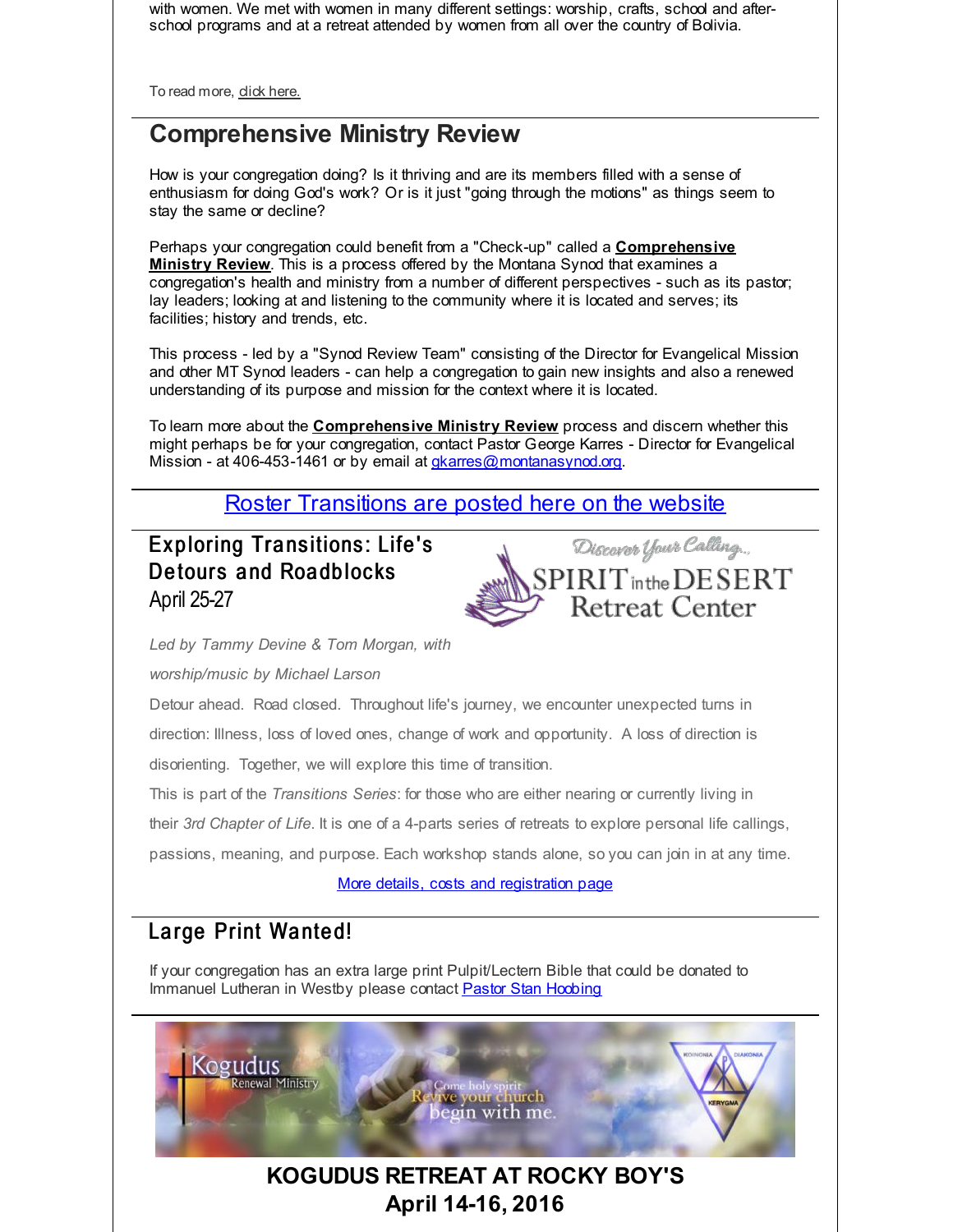Our Saviour's Lutheran Church and the Bear Paw Cluster extend an invitation to the members and friends of the Montana Synod to take part in a "Lament & Laughter" retreat on the Rocky Boy's Reservation.

We will gather at Our Saviour's Thursday at 6:00 p.m. for dinner and getting acquainted. This Kogudus Renewal Ministry retreat features small group Bible study, creative worship, singing, joke telling, and personal sharing.

[Click](http://r20.rs6.net/tn.jsp?f=001xiyv3cjkjVRVfJN2KryEbW98gU73cD1LQcUWVlyBHPCdb8i7fNW7YsJ55EKHX4ICKw8oXWU8EqJKZ3_2NoacMTIN7jALRX1cX2ge--s7zOxl7LUPXyabDwPKxjQRPVqSVHd4e2BvGb8NwF7mVdLVwRw3jQISC4G7AcPFLYHoPWqHMa_exkMuPenby9_p0S5QhLoX0HixUM_W4Kinw9k0pZB9jb46LSZyXHNARo54omlImmNYcPTVRjmBHWchr3cthfiqCQlkpWF87ePWreHPJlU2XVY9qD0i&c=&ch=) here for more information and the registration form

#### New LPA Class - Fall 2016

#### **2016-2018 Lay Pastoral Associate Class Nominations**

Now is the time to consider lifting up individuals with the gifts and skills for the Montana Synod Lay Pastoral Associate program (LPA). The next class will begin in October 2016, but now is the time to be educating those in the congregation about the LPA program, and seeking their commitment.

The congregational meeting is a good opportunity to nominate and support those in your congregation who have the desire and skills to serve as an LPA in the Montana Synod. At this annual meeting the congregation can pray for and, with the guidance of the pastor, recommend individuals to the Bishop for approval.

For more information, go to the [Montana](http://r20.rs6.net/tn.jsp?f=001xiyv3cjkjVRVfJN2KryEbW98gU73cD1LQcUWVlyBHPCdb8i7fNW7YsJzLEJzoqSGDq-5YUTNqo0b_GCWJHwLK_O-3XC6Q6ue2GL-i_-P9291CVsVMVxG6MYbBjYSpc6-Vy8rq2J5TJKbRZRY-EPRgk922lMwIHgZGtpCxLLFERwEw1vbM5Rfdw==&c=&ch=) Synod website or call Pr. Jason Asselstine, Associate to the Bishop.

# **Interested in becoming an LPA?**

1. Talk to your church pastor. Talk about what it means to fill in for him or her and the traits it takes to provide pastoral leadership (albeit, temporary).

2. If your church does not have a pastor, feel free to contact our office. We'll put you in touch with someone who can shed some light on the role of an LPA.

#### **3. Have your church pastor contact Bishop Crist or Rev. Jason Asselstine, Assoc. to the Bishop via email or phone call. This contact and conversation will be your pastor's recommendation for your participation in the MT Synod LPA program.**

After approval from the Bishop (to enter the program), please ensure you have the following items to our Synod office at least 3 weeks prior to the class start date (our staff admin person will send you the paperwork to begin the process):

- 1. Completed biographical, information sheet.
- 2. Initiation of a required [background](http://r20.rs6.net/tn.jsp?f=001xiyv3cjkjVRVfJN2KryEbW98gU73cD1LQcUWVlyBHPCdb8i7fNW7Yt734pFCWpCxsTX4BEuqI1dCyvYQlIksyltaWOIINPibOuC_H8eCHFeqzB6W2SFLP9B0E3rzRscfQ7sYRh4GPww5bYp0sN_7WfPppmXk4ILX2MypVqPFkzbDXyOJq4FoBzrK0u37g6yoRGgRrQ_OYI-mciWxUSDikQ==&c=&ch=) check

3. First year's payment of \$200 via check made out to "MT Synod" with "LPA training program" in the check's memo section. This can also be brought with you to the 1st group retreat.

Still have questions? Call our Synod office at 406-453-1461

#### A Chico Heads Up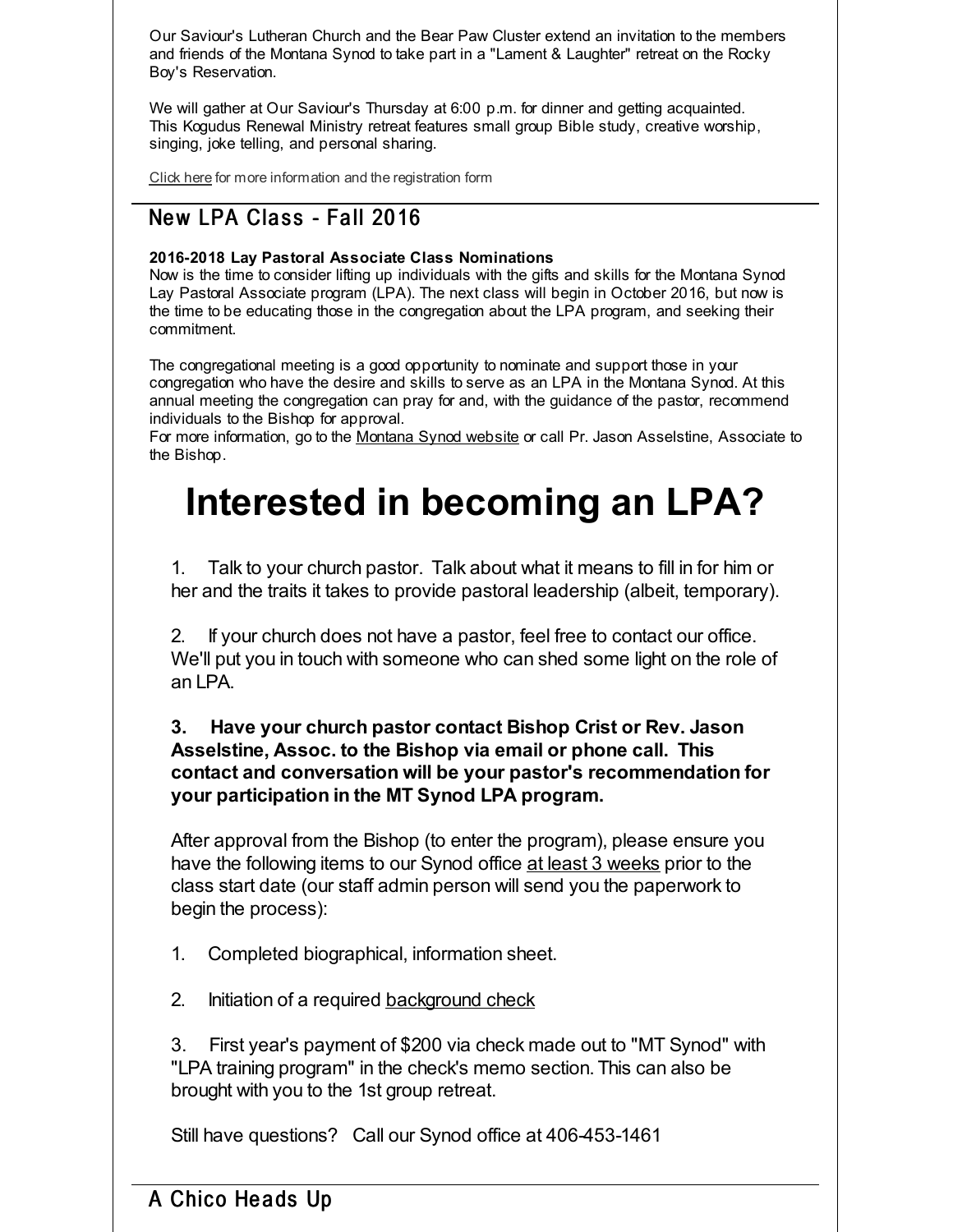Sorry for any confusion! The only accommodations that are left at Chico Hot Springs Resort are for 3 partial reservations (meaning for 1 or 2 nights only, not for all three) and two off-site houses (no discount offered by CHSR) that can accommodate 4 to 6 people each. The Resort has provided a list of alternate lodging that they recommend.

Registration materials will come out February 9<sup>th</sup> (Fat Tuesday) on the Synod website.

Rev. Linda Webster Logistics Chair for the MT Synod Pastors' Conference

Click here for Alternate Lodging [Information](http://r20.rs6.net/tn.jsp?f=001xiyv3cjkjVRVfJN2KryEbW98gU73cD1LQcUWVlyBHPCdb8i7fNW7YsJ55EKHX4ICkm7RP-fxNLPMp2xtF2lB_cy9zgCxfNs6MbHm7_OueJfbcVrANpnXJX0FaNHJRamomDOukpF7mG2ij5gORh04_uE_C0L6CWpDMJDMdso9Ji5DqV3USUJ3gcGRG4dcmHFTREuI5oxP6Qplhtbt8gnKYYo29gciODIySMn-1ZFPdJOPZS81XPj0xkH8xqYH36bfwiGxSqzzGGE=&c=&ch=)

#### Women's Spring Retreat

April 22-24, 2016 Flathead Lutheran Bible Camp

SAVE THE DATE! Plan now to attend the WOMEN'S WOMEN'S RETREAT. Motivating speaker, Fun, Fellowship, Service projects, Music, Great food (no cooking!).... Bring your friends, daughters, mothers, granddaughters (14 and up) along for a fun, restful, spirit-filled weekend on beautiful Flathead Lake. Check out [www.imluchurch.org/womensretreat](http://r20.rs6.net/tn.jsp?f=001xiyv3cjkjVRVfJN2KryEbW98gU73cD1LQcUWVlyBHPCdb8i7fNW7YtkxJ5HlgDHH-A_urGNEBEUdtXRKBOsp63IlcZrTbANZaUZ2Ffr3AEtL-9cMbkagQ67PeaD70_H_GJNSrgXBthTgLLh5suyiBwF_Nsx1DzczZQQYW8akVpbjCqsdc4y3yTdRJyBomu2n&c=&ch=) for more details, to get on our mailing list and to register! Hope to see you there. Sponsored by the Five Valleys Women and Great Divide Clusters.



**NRIT News:**

*The following events require pre-registration:*

# **Faithful Leadership in Small Town and Rural Ministry: Challenge and Promise**

## **With Dr. Alvin Luedke**

#### **Tuesday, March 1st 9:30am - 3:30pm Zion Lutheran, Glendive, MT**

This workshop will discuss how we faithfully lead in a missional era. Leading change within community is addressed, as well as identifying assets for this ministry. Our faithful leadership helps us, and those we serve, to discover God's promise of hope.

Cost:

\$75 for clergy (JC Scholarship Funds available) \$50 for New to Ministry, LPA, retired (JC Scholarship Funds available) \$20 for lay not needing CEUs Register at **[www.nrit.org](http://r20.rs6.net/tn.jsp?f=001xiyv3cjkjVRVfJN2KryEbW98gU73cD1LQcUWVlyBHPCdb8i7fNW7YhXbYpTMdyUdTWAQHoDj30Lg9Pu7UoWO4_rXhmUxrnvZFVaYF6iCPQcvJx9xEEwt2NiO0XCTHQA_Htotw7h4nyKGWhrXx-sOUFEZQhcCJ97p&c=&ch=)** (click on the NRIT logo in the upper left side of page and then scroll down to the Rural Ministry event to sign up online) or register by emailing Jenny Kunka at [j.kunka@nrit.org](mailto:j.kunka@nrit.org)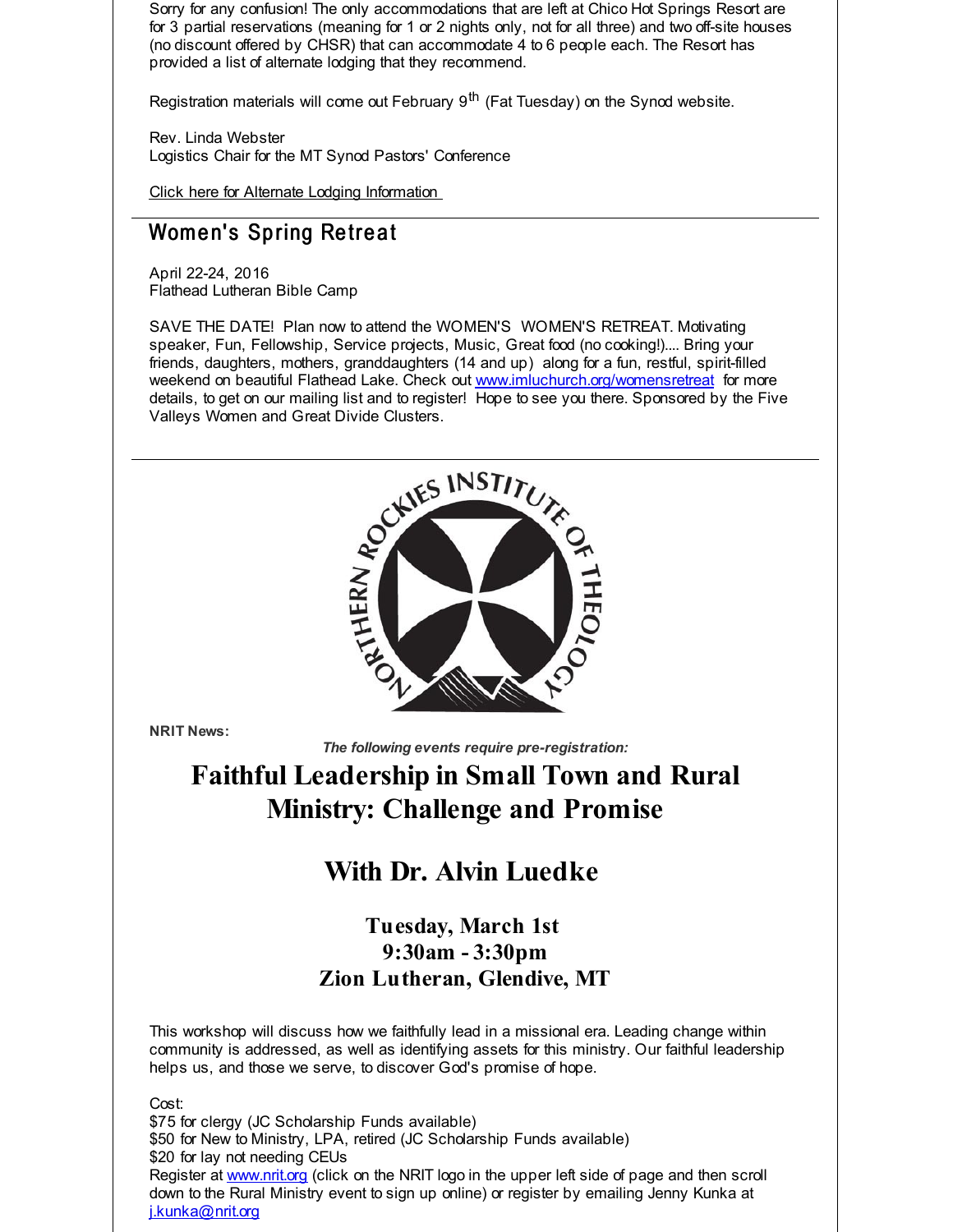Ecumenically appropriate. Please invite your colleagues. Continuing Education Credits for clergy and LPAs = 5 Contact Hours.

#### **SCHOLARSHIPS**

We know that some churches are not able to provide the recommended amount of continuing education assistance and what is offered doesn't always go far enough. At the same time, we strongly believe in the importance of continuing education for our synod and we support the ELCA expectation of 50 hours of continuing education credits a year.

- Scholarships are now available to cover half the cost of NRIT events.
- Apply online or by leaving a message for Jenny at 406-453-1461.

\*NRIT is grateful for financial gifts in support of this scholarship fund. Designate by writing "Jessica Crist Scholarship Fund" in the memo line.

# The Luther 56

Lutherans and Catholics-what's the deal? 499 years ago the Church split-Lutherans went one way, and Catholics another. It was not an amicable parting of the ways. The stakes were high, and the religious issues were all tangled up with political issues. Mutual condemnations flew back and forth. Wars broke out. The lines were drawn between Protestant and Catholic.

And now, the Pope is coming to the 500<sup>th</sup> Anniversary of the beginning of the Reformation. Finnish Lutherans were able to receive communion at the Vatican, and the ELCA Churchwide Assembly will receive a document of agreement between Lutherans and Catholics outline 32 major area of agreement. What's the deal? Go to the Luther 500 page for a downloadable study on Lutherans and Catholics, and share it with your congregation, or with an ecumenical group.

[Click](http://r20.rs6.net/tn.jsp?f=001xiyv3cjkjVRVfJN2KryEbW98gU73cD1LQcUWVlyBHPCdb8i7fNW7YuTlSySOgkT5xzE5-hlx5D48A32gJPrVGg5KhqEyTg1gH9GiK5BSgPbfpv-2bv92dByIn8CksQVgY0V2hYQXxtNEJlXyMCW_gE-sADjTwBa3tjskGIcYJha7MzmM-gfUm2SRQyy6If7JApHRBU9TKKpx5RDFwrszpo-t2U_uStNLPKoZ5Mk_2YhViags9E_-Cmg-UgdaRw9i391ftFJyFQev-6I4Ibl1zA==&c=&ch=) here for the full brief



**The Reformation 500 Task Force is looking for people to serve with our group. The only requirement is an interest in Reformation history and how the church is continually reforming. Many of our meetings are held via Google Hangouts so that very little lengthy travel is necessary, also helping to fulfill the first benchmark of the Montana Synod, "Meet the future boldly." If you would like to join our fun group, please contact Rev. Tonya Eza.**

#### **Help Plant a Tree in Wittenberg**

"Even if I knew that the world were to collapse tomorrow, I would still plant my apple tree today." (attributed to Martin Luther)

In anticipation of the 500<sup>th</sup> anniversary of the Reformation, the Lutheran World Federation in sponsoring "500 years of reformation-500 trees for Wittenberg." The Montana Synod has been asked to participate by donating a tree. A representative our reformation task force, Tonya Eza, will be present for the planting of the Montana Synod tree.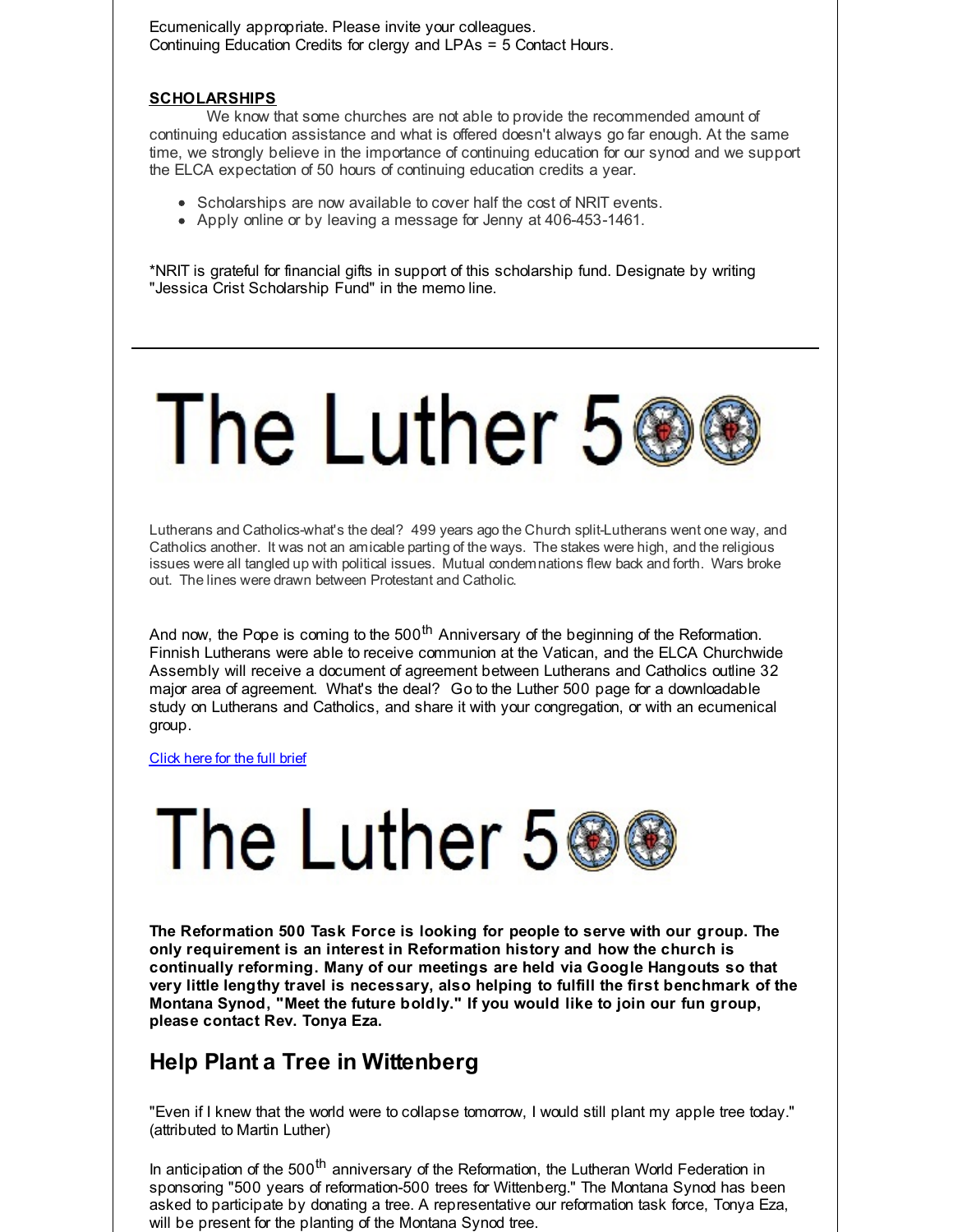You are invited to participate by helping to raise the \$500. that the tree will cost. You could:

Dedicate a Lenten offering. Do a special appeal on Earth Day, April 20. Use it as a Sunday School, youth group, Bible Study group project. Do a special offering.

Send checks to Montana Synod with "Wittenberg tree" in the memo line.

In conjunction with the Montana Synod's third strategic benchmark, "Deepen faith and witness," the 2016 Synod Assembly and Theological Conference theme will be the 500th Anniversary of the Reformation. Yes, it's a year early, but this is part of how we meet the future boldly, so that when 2017 comes along, we will all be prepared! In conjunction with the Synod Assembly, the Reformation 500 Task Force is sponsoring a Reformation stole and banner contest. We invite the member congregations of the Montana Synod to bring original stoles and/or banners with them to the Synod Assembly in June. Following are the rules that we ask you to follow:

If you are making a stole:

- Stoles must be able to be worn while presiding over worship, and should be able to withstand 10 worship services (feel free to experiment with materials!).
- Stoles should be between 3" and 6" wide at the shoulder, and between 48" and 54" long.

o Be sure also to consider weight of stole and range of motion for the pastor in your design.

*Stoles need to be appropriate for a liturgically red service*

o Red doesn't need to be the only color in the stole, but it should play a prominent role in the color palette of the stole.

The stole should be your own original design - it is fine to use established patterns (provided they are not copy-written) as long as they are put together in your own way.

#### **If you are submitting a banner:**

• Banners should be appropriate for display in a worship context

o The size of the banner should be able to fit comfortably within the dimensions of your sanctuary.

**Banners should be of an original design. You may use established patterns (provided)** they are not copy-written) as long as they are put together in your own way.

Please bring the stoles and banners with you to the Synod Assembly, and they will be displayed in a place where everyone can see. Assembly attendees will vote on their favorites.

Questions? Please contact Rev. Tonya Eza, chair of the Reformation 500 Task Force, or any of the other members of the group.

### Flathead Lutheran Bible Camp

# **Retreats, Events, and Updates:**

*For additional information about these great upcoming retreats and events, check out our website at [www.flbc.net](http://r20.rs6.net/tn.jsp?f=001xiyv3cjkjVRVfJN2KryEbW98gU73cD1LQcUWVlyBHPCdb8i7fNW7YurfwPZ4912bRzcECSRsURVTVFIHArSNzf68u1sjdXRXkx1KOr9L3flHIGEtbrUrfV1WzSEWRUXFQr7rwIc2tOGeKtO55gneKPmRiNVE3VswM-mWRpYwyyfT6cfwb20UFzKfAz28BIMKlH8k5SK0kAxeD42SUVETEel8XG840GTNm2pjKrU3sHMKl29xQiFAZ543duWARrdZ&c=&ch=)! Also, watch for our 2016 Summer Brochure around Christmas! Be sure to register early for your first choice of weeks and programs!*



#### March 13: Outdoor Ministry Sunday

Celebrate camp on Sunday, March 13th at your congregation (or pick a Sunday that works for

you)! [CLICK](http://r20.rs6.net/tn.jsp?f=001xiyv3cjkjVRVfJN2KryEbW98gU73cD1LQcUWVlyBHPCdb8i7fNW7YurfwPZ4912bfhCnemygluu4o9CTosrUQcK3wChQXBsSc63XjwgmvfQ2_MvHh9bEy-B-0Tgt3Lgg_hGy5CVkkSDLHtk0mUReuQ1pxYEUYQ_8eHzXOP8aHD3fsNC9YY16-bW6xHQxcLlMY_FWVB0s9841OehfNhYh6WY8jqOMq7bYyoHR9jxhGrGK5azHBXGBP53xkgH-2x5Y&c=&ch=) HERE for more information!